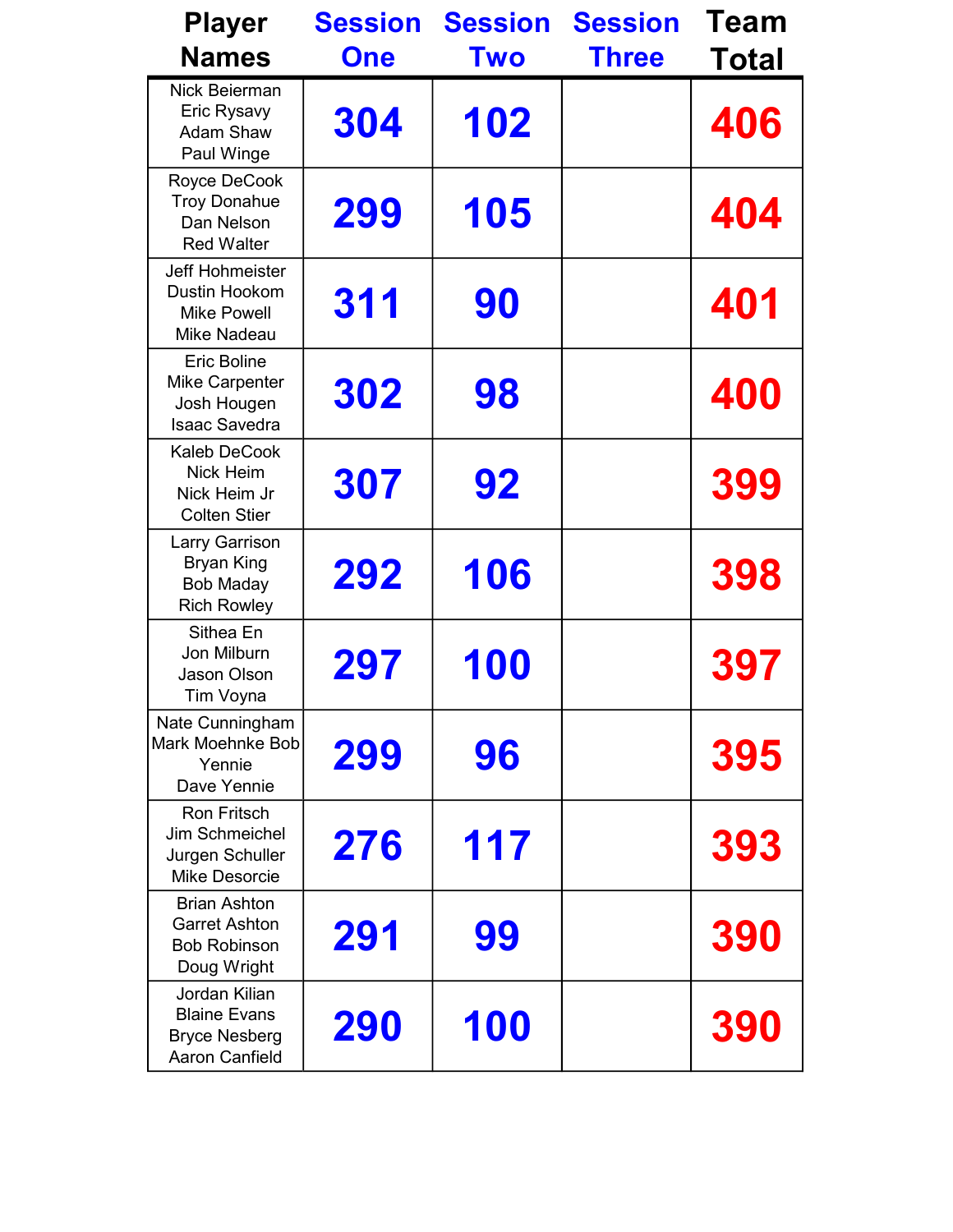| <b>Shane Ward Brian</b><br>Kinscher Brandon<br>Monson Kyle Sill                      | 286 | 103 | 389 |
|--------------------------------------------------------------------------------------|-----|-----|-----|
| <b>Mitchell DeCook</b><br><b>Chad DeCook</b><br><b>Matt DeCook</b><br>Danny Dvorak   | 282 | 107 | 389 |
| Joe Riess<br><b>Wyatt Trester</b><br><b>Matt Breitbarth</b><br>Alex Heaser           | 291 | 96  | 387 |
| Jeremy Ferrie<br><b>Carter Lekatz</b><br><b>Trevor Wiles</b><br>Nate Zahradnik       | 293 | 90  | 383 |
| Jake Bertram<br><b>Dustin Donahue</b><br>John Fiek<br><b>Tyler Kostel</b>            | 278 | 104 | 382 |
| Larry Iverson<br><b>Mark Manges</b><br>Dan Williams<br><b>Mike Williams</b>          | 276 | 105 | 381 |
| Jim Braaten<br>Juan Murillo<br><b>Chuck Smith</b><br><b>Tony Voll</b>                | 281 | 94  | 375 |
| Pat Chamberlain<br><b>Chip Heimsness</b><br>Phil Johnson<br><b>Ben Pehling</b>       | 278 | 97  | 375 |
| Lee Christianson<br><b>Sean Collett</b><br><b>Chris Kiese</b><br>Phil Lien           | 274 | 97  | 371 |
| <b>Eric Klee</b><br><b>Tad Holtegaard</b><br><b>Ross Rowsey Russ</b><br>Swanson      | 278 | 92  | 370 |
| <b>Tristan Lehman</b><br><b>Nik Thiel</b><br>Ryan McCormick<br><b>Derek Golliher</b> | 271 | 97  | 368 |
| <b>Tony Bowe</b><br>Ryan Ellingson<br>Sean Haggerty<br><b>Ben Ochs</b>               | 271 | 94  | 365 |
| Jeff Jaeger<br>Kent VanTassel<br><b>Bob Frank</b><br>Paul VanTassel                  | 259 | 95  | 354 |